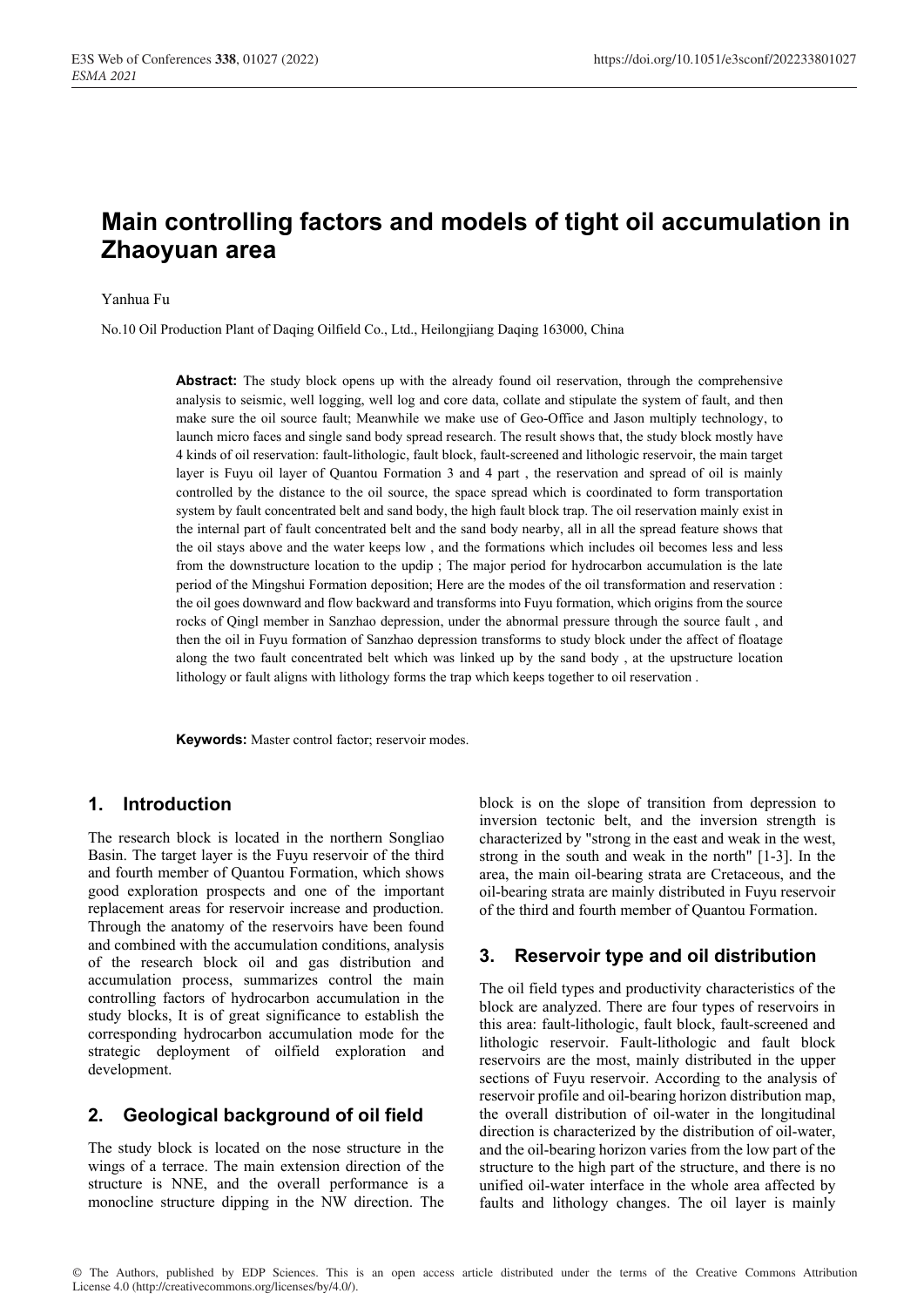distributed in the first group of Fuyu reservoir, and locally there are the oil-water layer and water layer. The second group of Fuyu reservoir and the lower formation are mainly composed of the oil-water layer and water layer, and the oil layer is locally developed. Plane reservoir is mainly distributed in the structural slope site, followed by the structural high part, affected by the dense fracture belt and sand body distribution, reservoir is mainly distributed in the dense fracture belt within and near in the sand body, and two fracture density distribution obviously different reservoir types, east fracture density in addition to the development of a small amount of lithologic reservoir, lithologic reservoir in fault is given priority to. Besides fault-lithologic reservoirs, fault blocks, fault-screened and lithologic reservoirs are also developed in the western fault dense zone.See Fig.1.



Fig.1 Reservoir type and oil distribution

### **4. Main controlling factors of oil accumulation**

#### **4.1 Hydrocarbon source conditions are the material basis for oil accumulation**

The oil source correlation results which consider Sanzhao depression position relationship show that the oil in Fuyu reservoir from Qingl member in Sanzhao depression, the oil under the action of overpressure is generated through the source fracture into Fuyu reservoir by "backward" migration, then under the effect of buoyancy formed by fault and sand body with lateral conducting channel to study blocks, formed accumulation when meet effective traps, the oil distribution along the way. The oil of study blocks in Fuyu reservoir is mainly distributed in the migration of slopes, a few distribution in constructing the high place, the distribution results show that the oil source is insufficient, the closer distance from oil source, the more beneficial to oil accumulation, the more oil accumulation horizon. See Fig.2.



Fig.2 the material basis for oil accumulation

#### **4.2 The transport system determines the migration path of oil**

The faults in the study block mostly strike north-south, forming two fault concentrated belt, and presenting a "box-shaped" anticline combination on the profile. The internal faults of Fuyu reservoir were strongly active in the early deposition of Qingshankou Formation and the late deposition of Mingshui Formation, and the structure began to reverse in the late deposition of Nenjiang Formation, which is conducive to the formation of structural traps such as fault blocks and fault anticlines. Geo-office and Jason Integrated well and ground seismic exploration technology are used to predict the channel complex sand body, and the results show that the sand body is banded in the direction of SW to NE. Fault zone and channel sand body cooperate to form effective oil transport channel and oil trap. Oil migrates laterally along the transport channel and accumulates to form reservoirs. If the farther the transport channel extends, the farther the oil migrates laterally and accumulates in the area far from the oil source. And vice versa. In addition, oil accumulation is also affected by the distance from the oil source. For Wells far away from the oil source, although there are transport channels and traps, due to the lack of oil source, there may be no oil accumulation.See Fig.3.



Fig.3 The transport system determines the migration path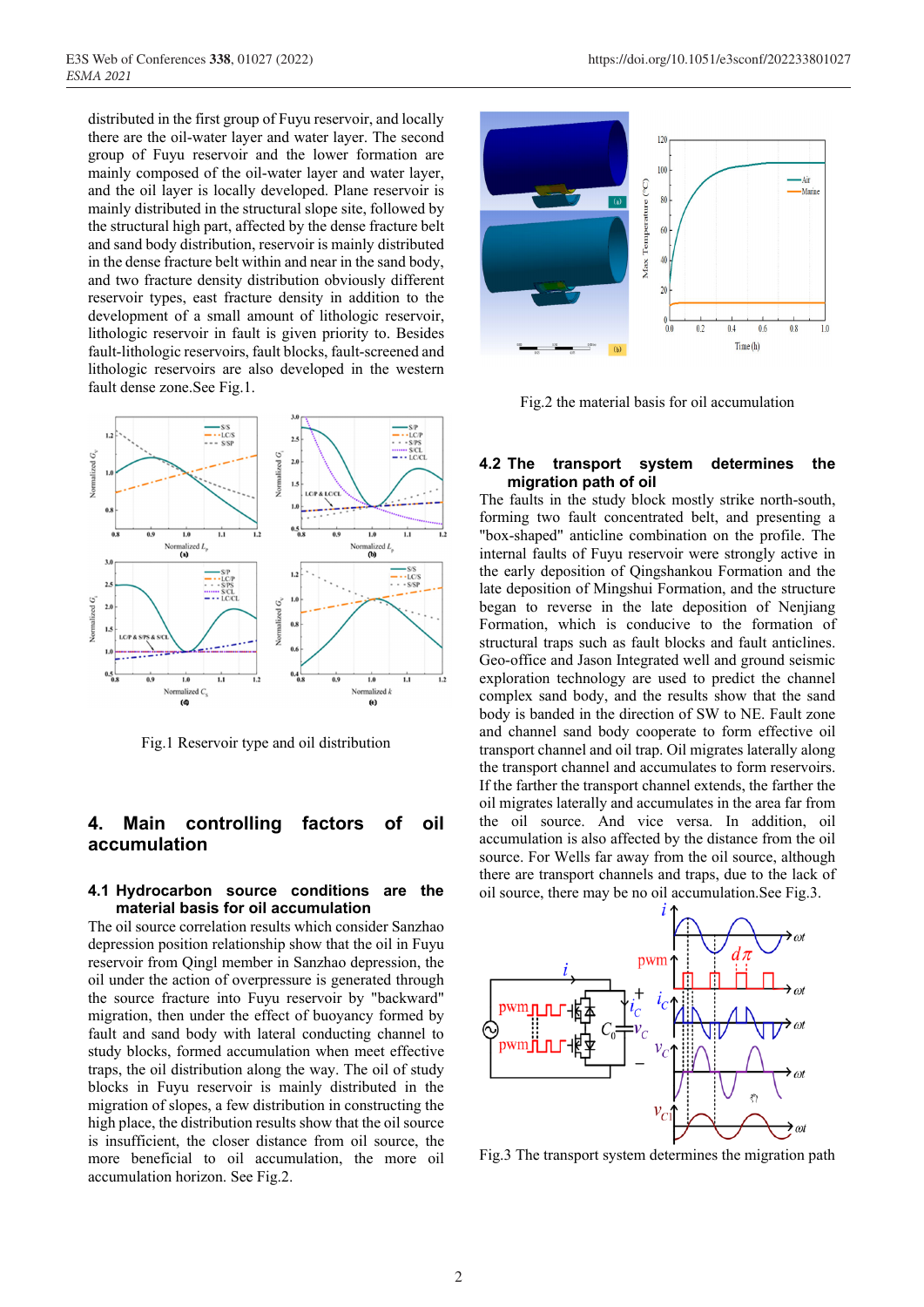#### **4.3 High fault block trap is the main place for oil accumulation**

Oil accumulation in this area is not only controlled by migration and transport channels, but also controlled by traps. If there are further traps connected by transport channels, oil accumulation can be formed. Fuyu reservoir in the study block has the largest number of oil Wells and the highest productivity in horst structure, followed by fault step structure, graben structure, and most of the Wells have low productivity. From the perspective of reservoir types, fault-lithologic traps and fault block traps have the largest amount of oil accumulation, while faultscreened and lithologic traps are relatively less.

Aiming at the problems of large starting current and bus voltage drop when three-phase asynchronous motor starts, a soft starting control system for heavy-load starting is designed. First of all, based on the motor control theory, the pulse generation module, three-phase voltage regulation module and PID closed loop are built, and the soft start control system is designed to control the terminal current and voltage of the asynchronous motor. Secondly, based on the Simulink software, according to the actual data of the feed water pump motor of a coal-fired unit in Heilongjiang Province, the soft start control model is built and simulated. Finally, the field test is carried out, and the test results are similar to the simulation results. The results show that the model can effectively limit the starting current of asynchronous motor and reduce the influence of feedwater pump motor start-up on other equipment on the busbar under the condition of heavy load starting. It provides a reference for the heavy-load start-up of the asynchronous motor.

## **5. Accumulation model**

The period of hydrocarbon accumulation should be controlled by the period of hydrocarbon expulsion of source rocks, the period of fault activity and the period of trap formation. The hydrocarbon generation and expulsion history of source rocks in Qingl member of Sanzhao depression shows that hydrocarbon generation began at the end of Nenjiang Formation, and reached the peak at the end of Mingshui Formation, paleogene and Neogene. The study on the history of fault activity shows that the faults in Fuyu reservoir in this area began to be active at the end of Nenjiang Formation, Mingshui Formation and Paleogene deposition, and became the transport channel of oil migration. The study of structural trap to reservoir formation in this area shows that the time of structural inversion of Fuyu reservoir is at the end of Nenjiang Formation deposition, and is fixed at the end of Mingshui Formation deposition. Therefore, based on the above analysis, it can be concluded that the main period of oil accumulation of Fuyu reservoir in the study area should be at the end of Mingshui Formation deposition. See Fig.4 and Fig.5.



Fig.4 Accumulation model 1



Fig.5 Accumulation model 2

Depending on the type of the reservoir and oil accumulation research on main controlling factors and accumulation period, patterns can be summarized: the oil goes downward and flow backward and transforms into Fuyu formation, which origins from the source rocks of Qingl member in Sanzhao depression, under the abnormal pressure through the source fault , and then the oil in the Fuyu formation of Sanzhao depression transforms to study block under the affect of floatage along the two fault concentrated belt which was linked up by the sand body , at the upstructure location lithology or fault aligns with lithology forms the trap which keeps together to oil reservation . See Fig.6.